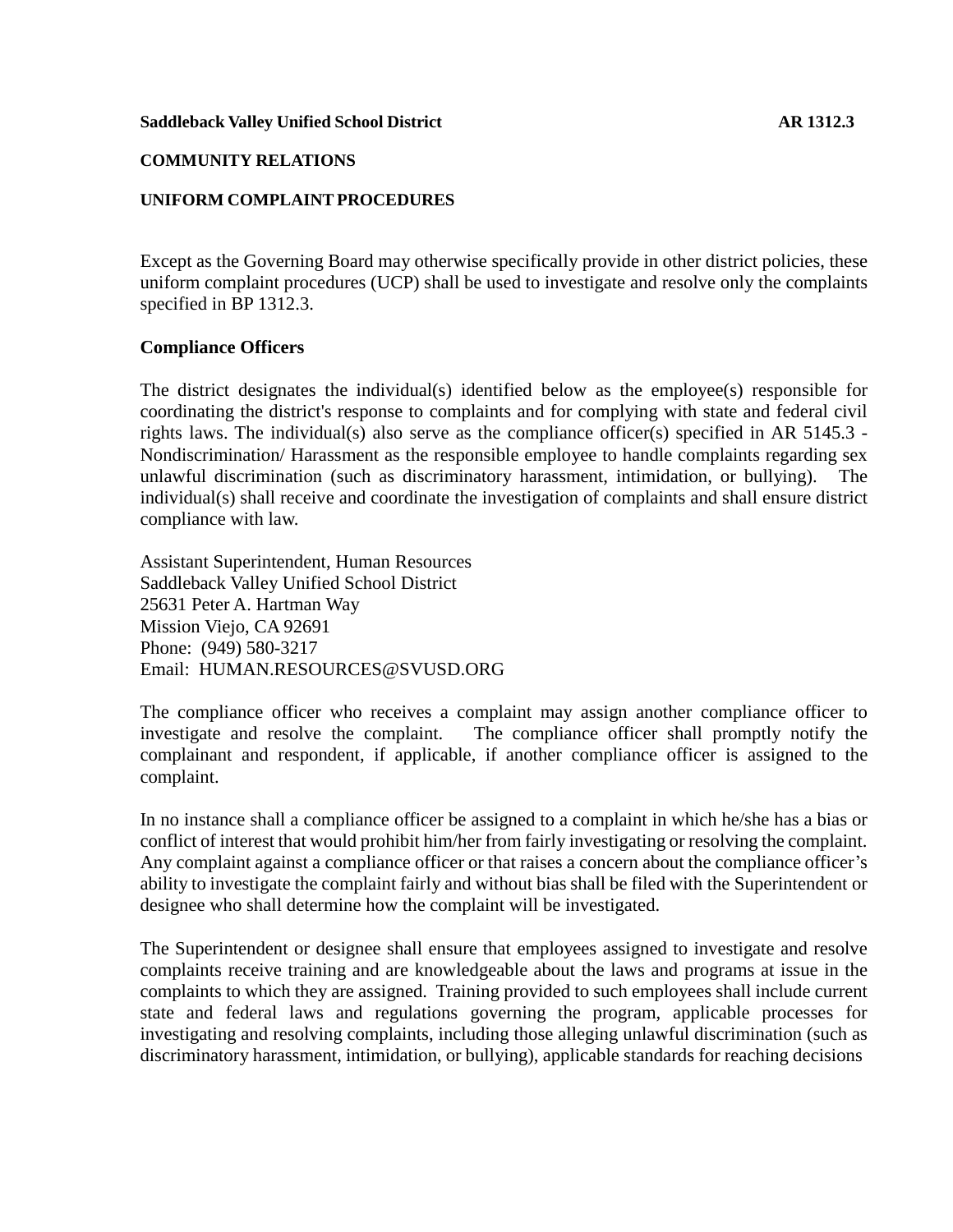on complaints, and appropriate corrective measures. Assigned employees may have access to legal counsel as determined by the Superintendent or designee.

The compliance officer or, if necessary, any appropriate administrator shall determine whether interim measures are necessary during and pending the results of an investigation. If interim measures are determined to be necessary, the compliance officer or the administrator shall consult with the Superintendent, the Superintendent's designee, or, if appropriate, the site principal to implement one or more interim measures. The interim measures shall remain in place until the compliance officer determines that they are no longer necessary or until the district issues its final written decision, whichever occurs first.

## **Notifications**

The district's UCP policy and administrative regulation shall be posted in all district schools and offices, including staff lounges and student government meeting rooms. (Education Code 234.1)

The Superintendent or designee shall annually provide written notification of the district's UCP, including information regarding unlawful student fees and local control and accountability plan (LCAP) requirements, and requirements related to the educational rights of foster youth and homeless students, to students, employees, parents/guardians, the district advisory committee, school advisory committees, appropriate private school officials or representatives, and other interested parties. (Education Code 262.3, 48853, 48853.5, 49013, 49069.5, 51225.1, 51225.2, 52075; 5 CCR 4622)

The annual notification and complete contact information of the compliance officer(s) may be posted on the district web site and, if available, provided through district-supported social media.

The Superintendent or designee shall ensure that all students and parents/guardians, including students and parents/guardians with limited English proficiency, have access to the relevant information provided in the district's policy, regulation, forms, and notices concerning the UCP.

If 15 percent or more of students enrolled in a particular district school speak a single primary language other than English, the district's policy, regulation, forms, and notices concerning the UCP shall be translated into that language, in accordance with Education Code 234.1 and 48985. In all other instances, the district shall ensure meaningful access to all relevant UCP information for parents/guardians with limited English proficiency.

The notice shall:

- 1. Identify the person(s), position(s), or unit(s) responsible for receiving complaints
- 2. Advise the complainant of any civil law remedies that may be available to him/her under state or federal antidiscrimination laws, if applicable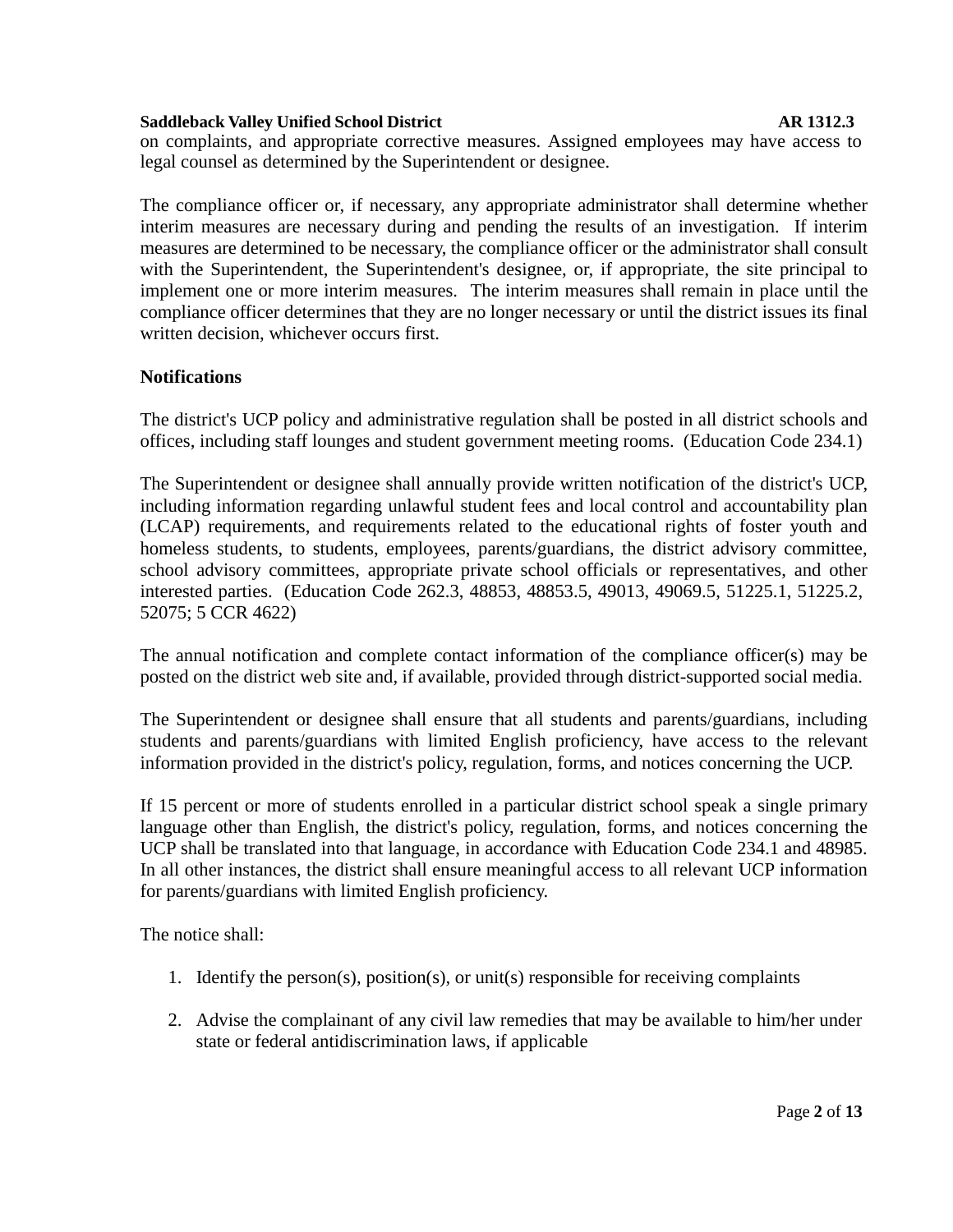- 3. Advise the complainant of the appeal process, including, if applicable, the complainant's right to take a complaint directly to the California Department of Education (CDE) or to pursue remedies before civil courts or other public agencies, such as the U.S. Department of Education's Office for Civil Rights (OCR) in cases involving unlawful discrimination (such as discriminatory harassment, intimidation, or bullying).
- 4. Include statements that:
	- a. The district has the primary responsibility to ensure compliance with applicable state and federal laws and regulations governing educational programs.
	- b. The complaint review shall be completed within 60 calendar days from the date of receipt of the complaint unless the complainant agrees in writing to an extension of the timeline.
	- c. A complaint alleging retaliation or unlawful discrimination (such as discriminatory harassment, intimidation, or bullying) must be filed not later than six months from the date it occurred, or six months from the date the complainant first obtained knowledge of the facts of the alleged unlawful discrimination. The time for filing may be extended for up to 90 days by the Superintendent or designee for good cause upon written request by the complainant setting forth the reasons for the extension.

Regardless of whether a complainant complies with timeline requirements, all complaints alleging unlawful discrimination (such as discriminatory harassment, intimidation, or bullying) shall be investigated and prompt action taken to stop the discrimination, prevent recurrences, and address any continuing effect on students.

- d. Complaints should be filed in writing and signed by the complainant. If a complainant is unable to put his/her complaint in writing, for example, due to conditions such as a disability or illiteracy, district staff shall assist him/her in the filing of the complaint.
- e. If a complaint is not filed in writing but the district receives notice of any allegation that is subject to the UCP, the district shall take affirmative steps to investigate and address the allegations, in a manner appropriate to the particular circumstances.

If the allegation involves retaliation or unlawful discrimination (such as discriminatory harassment, intimidation, or bullying) and the investigation reveals that discrimination has occurred, the district will take steps to prevent recurrence of discrimination and correct its discriminatory effects on the complainant, and on others, if appropriate.

f. A student enrolled in a public school shall not be required to pay a fee for his/her participation in an educational activity that constitutes an integral fundamental part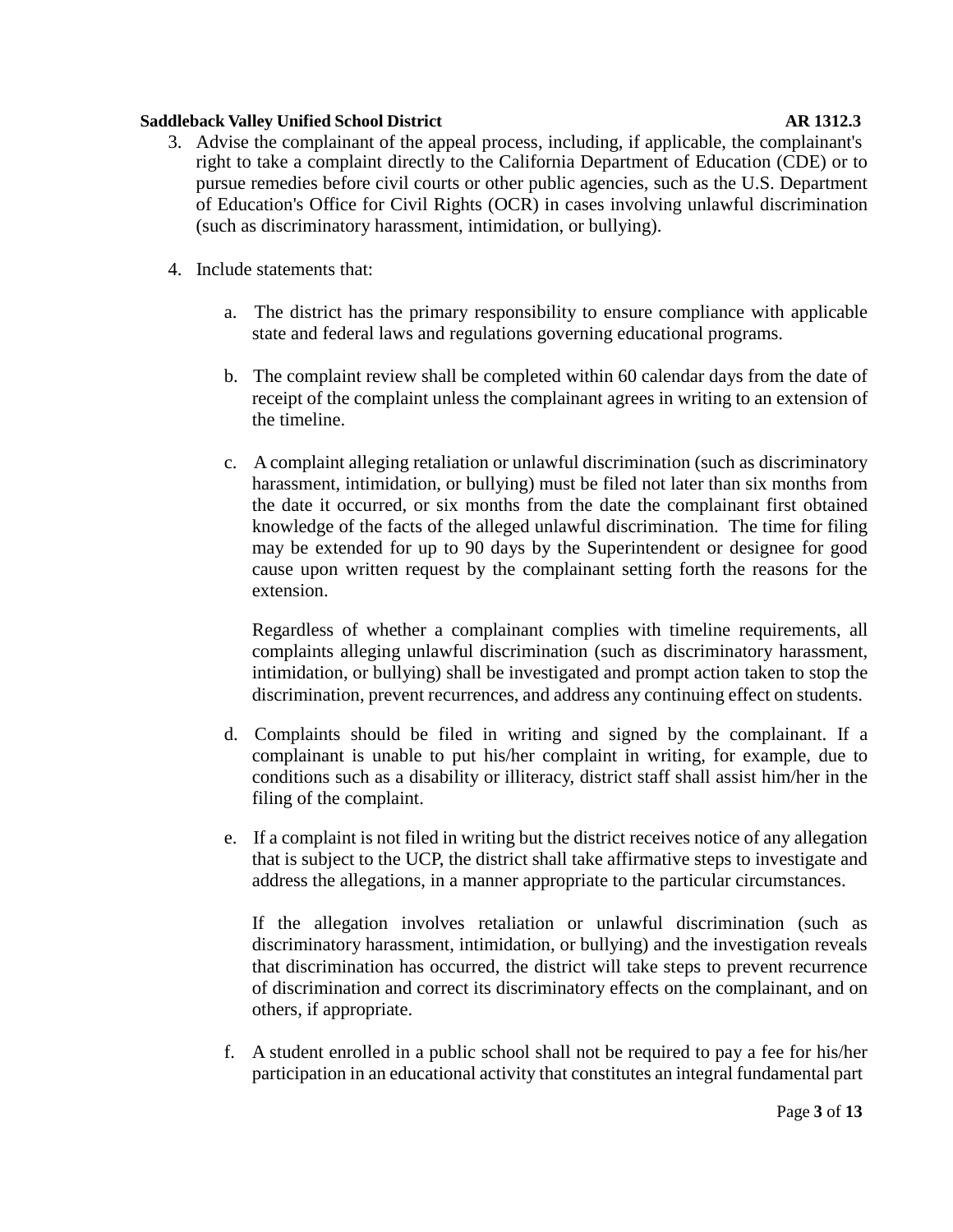of the district's educational program, including curricular and extracurricular activities.

- g. The Board is required to adopt and annually update the LCAP in a manner that includes meaningful engagement of parents/guardians, students, and other stakeholders in the development and/or review of the LCAP.
- h. A foster youth shall receive information about educational rights related to his/her educational placement, enrollment in and checkout from school, as well as the responsibilities of the district liaison for foster youth to ensure and facilitate these requirements and to assist the student in ensuring proper transfer of his/her credits, records, and grades when he/she transfers between schools or between the district and another district.
- i. A foster youth or homeless student who transfers into a district high school or between district high schools shall be notified of the district's responsibility to:
	- (1) Accept any coursework or part of the coursework that the student has satisfactorily completed in another public school, juvenile court school, or a nonpublic, nonsectarian school or agency, and to issue full or partial credit for the coursework completed
	- (2) Not require the student to retake any course or a portion of a course which he/she has satisfactorily completed in another public school, juvenile court school, or a nonpublic, nonsectarian school or agency
	- (3) If the student has completed his/her second year of high school before the transfer, provide the student information about district-adopted coursework and Board-imposed graduation requirements from which he/she may be exempted pursuant to Education Code 51225.1
- j. The complainant has a right to appeal the district's decision to the CDE by filing a written appeal within 15 calendar days of receiving the district's decision.

In any complaint alleging unlawful discrimination (such as discriminatory harassment, intimidation, or bullying), the respondent also shall have the right to file an appeal with the CDE in the same manner as the complainant, if he/she is dissatisfied with the district's decision.

- k. The appeal to the CDE must include a copy of the complaint filed with the district and a copy of the district's decision.
- l. Copies of the district's UCP are available free of charge.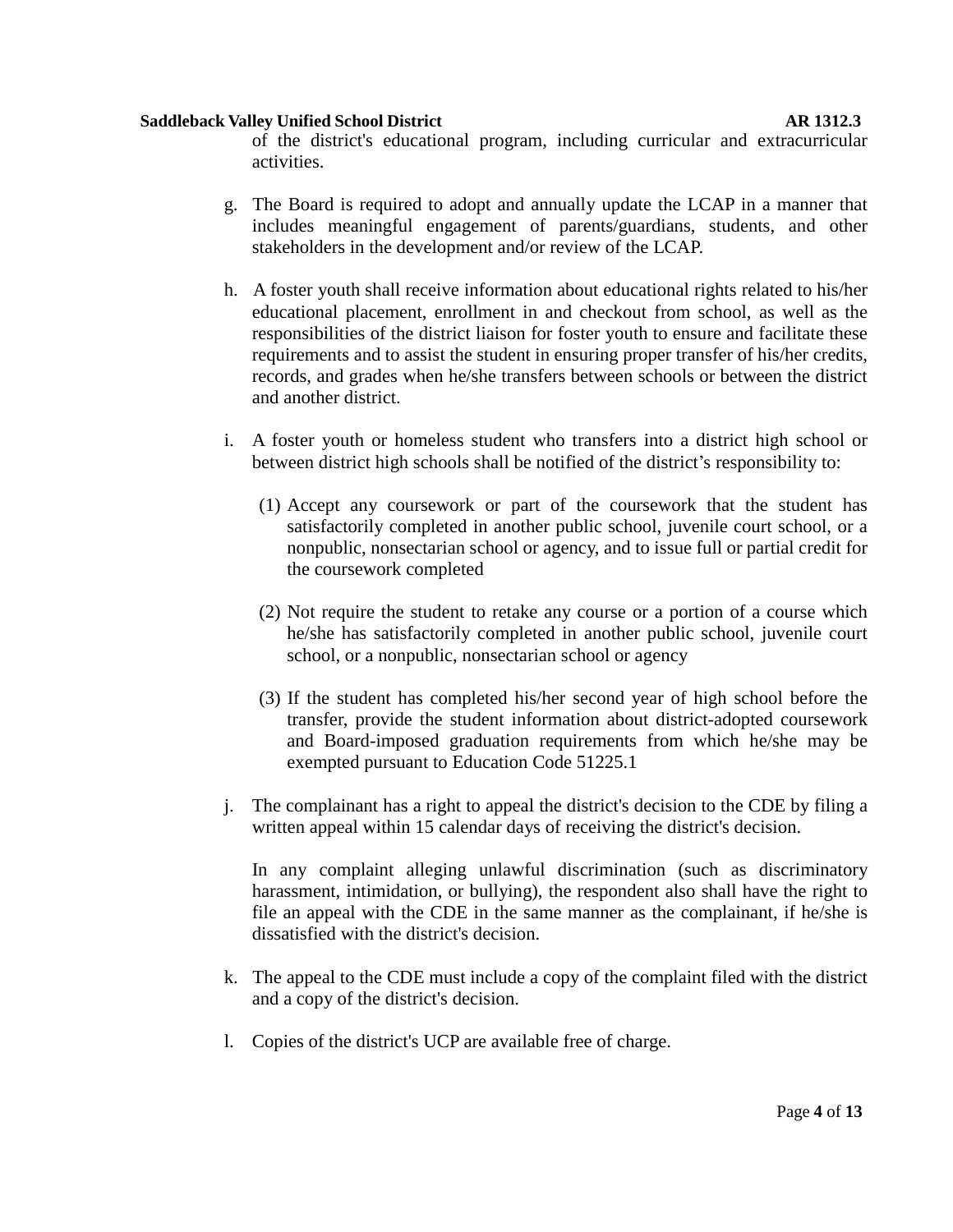## **District Responsibilities**

All UCP-related complaints shall be investigated and resolved within 60 calendar days of the district's receipt of the complaint unless the complainant agrees in writing to an extension of the timeline. (5 CCR 4631)

For complaints alleging unlawful discrimination (such as discriminatory harassment, intimidation, or bullying), the district shall inform the respondent when the complainant agrees to an extension of the timeline for investigating and resolving the complaint.

The compliance officer shall maintain a record of each complaint and subsequent related actions, including steps taken during the investigation and all information required for compliance with 5 CCR 4631 and 4633.

All parties involved in the allegations shall be notified when a complaint is filed and when a decision or ruling is made. However, the compliance officer shall keep all complaints or allegations of retaliation or unlawful discrimination (such as discriminatory harassment, intimidation, or bullying) confidential except when disclosure is necessary to carry out the investigation, take subsequent corrective action, conduct ongoing monitoring, or maintain the integrity of the process. (5 CCR 4630, 4964)

## **Filing of Complaint**

The complaint shall be presented to the compliance officer who shall maintain a log of complaints received, providing each with a code number and a date stamp.

All complaints shall be filed in writing and signed by the complainant. If a complainant is unable to put a complaint in writing due to conditions such as a disability or illiteracy, district staff shall assist him/her in the filing of the complaint. (5 CCR 4600)

Complaints shall be filed in accordance with the following rules, as applicable:

- 1. A complaint alleging district violation of applicable state or federal law or regulations governing adult education programs, consolidated categorical aid programs, migrant education, career technical and technical education and training programs, child care and development programs, child nutrition programs, and special education programs may be filed by any individual, public agency, or organization. (5 CCR 4630)
- the principal of the school or with the Superintendent or designee. However, any such 2. Any complaint alleging noncompliance with law regarding the prohibition against requiring students to pay student fees, deposits, and charges or any requirement related to the LCAP may be filed anonymously if the complaint provides evidence, or information leading to evidence, to support an allegation of noncompliance. A complaint about a violation of the prohibition against the charging of unlawful student fees may be filed with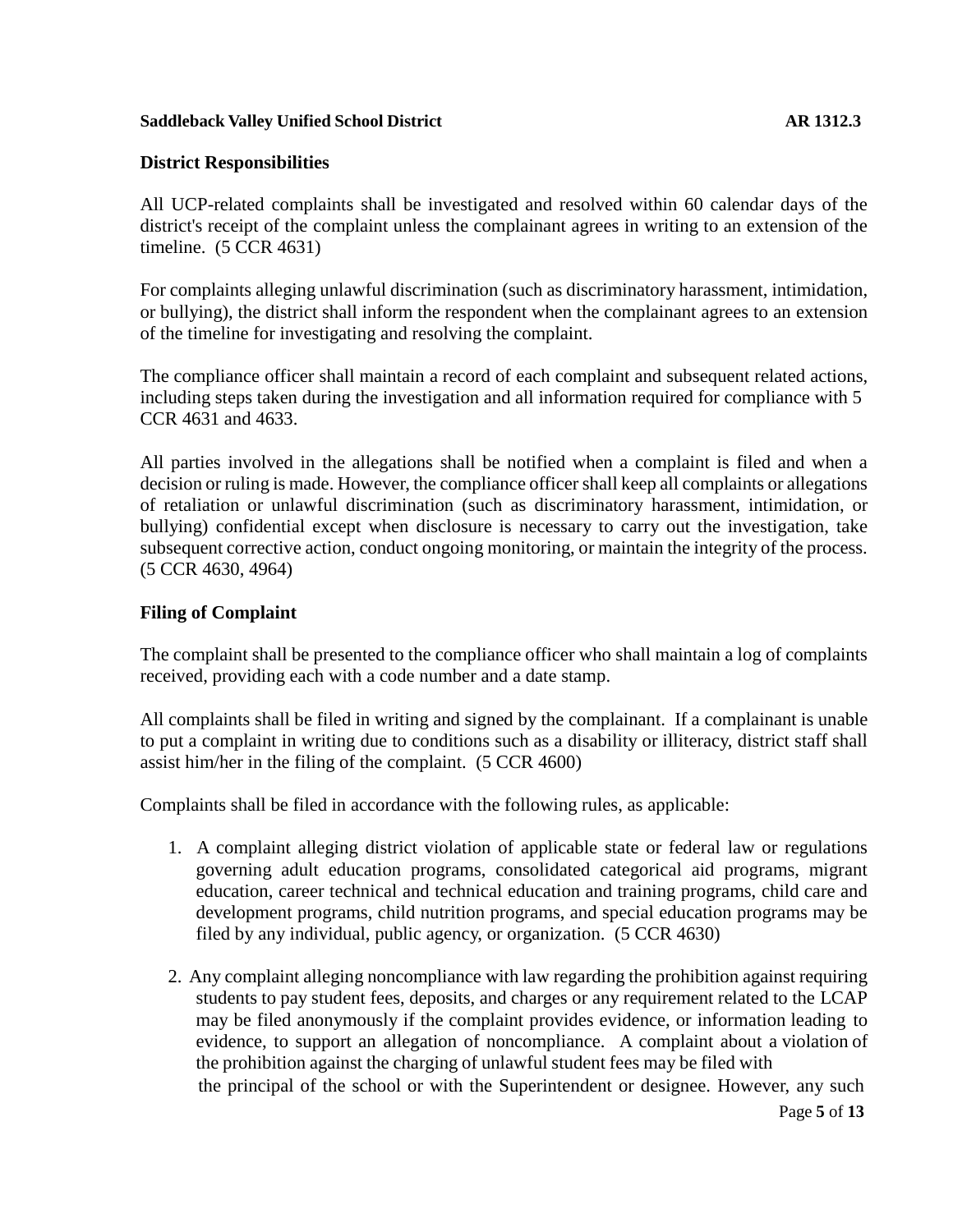complaint shall be filed no later than one year from the date the alleged violation occurred. (Education Code 49013, 52075; 5 CCR 4630)

- 3. A complaint alleging unlawful discrimination, (such as discriminatory harassment, intimidation, or bullying) may be filed only by a person who alleges that he/she personally suffered unlawful discrimination or by a person who believes that an individual or any specific class of individuals has been subjected to it. The complaint shall be initiated no later than six months from the date when the alleged discrimination occurred, or six months from the date when the complainant first obtained knowledge of the facts of the alleged unlawful discrimination. The time for filing may be extended for up to 90 days by the Superintendent or designee for good cause upon written request by the complainant setting forth the reasons for the extension. (5 CCR 4630)
- 4. When a complaint alleging unlawful discrimination (such as discriminatory harassment, intimidation, or bullying) is filed anonymously, the compliance officer shall pursue an investigation or other response as appropriate, depending on the specificity and reliability of the information provided and the seriousness of the allegation.

Regardless of whether a complainant complies with timeline requirements, all complaints alleging unlawful discrimination (such as discriminatory harassment, intimidation, or bullying) shall be investigated and prompt action taken to stop the discrimination, prevent recurrences, and address any continuing effect on students.

5. When the complainant of unlawful discrimination (such as discriminatory harassment, intimidation, or bullying) or alleged victim, when he/she is not the complainant requests confidentiality, the compliance officer shall inform him/her that the request may limit the district's ability to investigate the conduct or take other necessary action. When honoring a request for confidentiality, the district shall nevertheless take all reasonable steps to investigate and resolve/respond to the complaint consistent with the request.

## **Mediation**

Within three business days after the compliance officer receives the complaint, he/she may informally discuss with all the parties the possibility of using mediation. Mediation shall be offered to resolve complaints that involve more than one student and no adult. However, mediation shall not be offered or used to resolve any complaint involving an allegation of sexual assault or where there is a reasonable risk that a party to the mediation would feel compelled to participate. If the parties agree to mediation, the compliance officer shall make all arrangements for this process.

compliance officer shall also notify all parties of the right to end the informal process at any time. Before initiating the mediation of a complaint alleging retaliation or unlawful discrimination (such as discriminatory harassment, intimidation, or bullying), the compliance officer shall ensure that all parties agree to make the mediator a party to relevant confidential information. The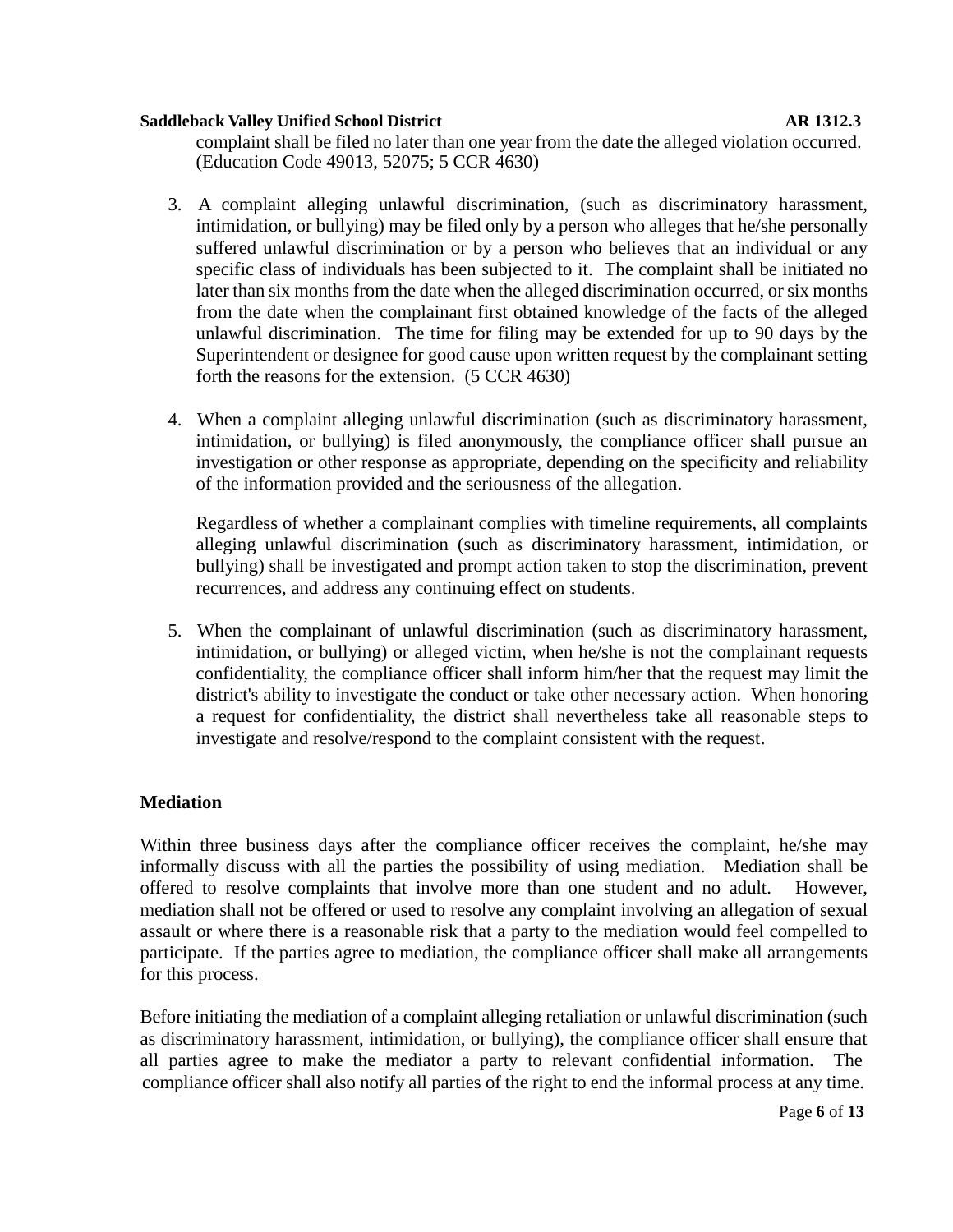If the mediation process does not resolve the problem within the parameters of law, the compliance officer shall proceed with his/her investigation of the complaint.

The use of mediation shall not extend the district's timelines for investigating and resolving the complaint unless the complainant agrees in writing to such an extension of time. If mediation is successful and the complaint is withdrawn, then the district shall take only the actions agreed to through the mediation. If mediation is unsuccessful, the district shall then continue with subsequent steps specified in this administrative regulation.

## **Investigation of Complaint**

Within 10 business days after the compliance officer receives the complaint, the compliance officer shall begin an investigation into the complaint.

Within one business day of initiating the investigation, the compliance officer shall provide the complainant and/or his/her representative with the opportunity to present the information contained in the complaint to the compliance officer and shall notify the complainant and/or his/her representative of the opportunity to present the compliance officer with any evidence, or information leading to evidence, to support the allegations in the complaint. Such evidence or information may be presented at any time during the investigation.

In conducting the investigation, the compliance officer shall collect all available documents and review all available records, notes, or statements related to the complaint, including any additional evidence or information received from the parties during the course of the investigation. He/she shall individually interview all available witnesses with information pertinent to the complaint, and may visit any reasonably accessible location where the relevant actions are alleged to have taken place. At appropriate intervals, the compliance officer shall inform both parties of the status of the investigation.

To investigate a complaint alleging retaliation or unlawful discrimination (such as discriminatory harassment, intimidation, or bullying), the compliance officer shall interview the alleged victim(s), any alleged offenders, and other relevant witnesses privately, separately, and in a confidential manner. As necessary, additional staff or legal counsel may conduct or support the investigation.

A complainant's refusal to provide the district's investigator with documents or other evidence related to the allegations in the complaint, failure or refusal to cooperate in the investigation, or engagement in any other obstruction of the investigation may result in the dismissal of the complaint because of a lack of evidence to support the allegation. Similarly, a respondent's refusal to provide the district's investigator with documents or other evidence related to the allegations in the complaint, failure or refusal to cooperate in the investigation, or engagement in any other obstruction of the investigation may result in a finding, based on evidence collected, that a violation has occurred and in the imposition of a remedy in favor of the complainant. (5 CCR 4631)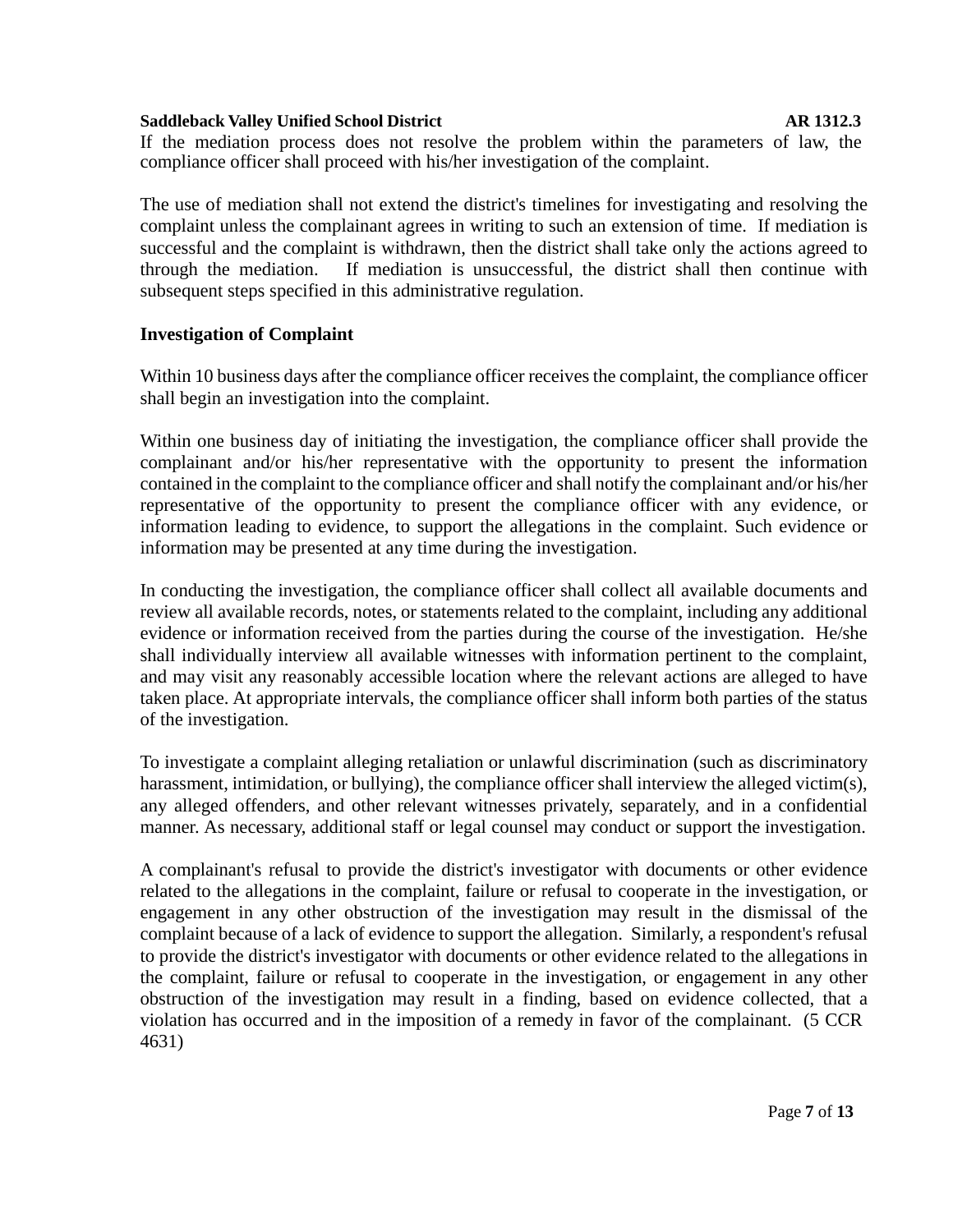In accordance with law, the district shall provide the investigator with access to records and other information related to the allegation in the complaint and shall not in any way obstruct the investigation. Failure or refusal of the district to cooperate in the investigation may result in a finding based on evidence collected that a violation has occurred and in the imposition of a remedy in favor of the complainant. (5 CCR 4631)

The compliance officer shall apply a "preponderance of the evidence" standard in determining the veracity of the factual allegations in a complaint. This standard is met if the allegation is more likely to be true than not.

## **Report of Findings**

Unless extended by written agreement with the complainant, a final decision shall be sent to the complainant within 60 calendar days of the district's receipt of the complaint. Within 30 calendar days of receiving the complaint, the compliance officer shall prepare and send to the complainant a written report, as described in the section "Final Written Decision" below. If the complainant is dissatisfied with the compliance officer's decision, he/she may, within five business days, file his/her complaint in writing with the Board.

The Board may consider the matter at its next regular Board meeting or at a special Board meeting convened in order to meet the 60-day time limit within which the complaint must be answered. The Board may decide not to hear the complaint, in which case the compliance officer's decision shall be final.

If the Board hears the complaint, the compliance officer shall send the Board's decision to the complainant within 60 calendar days of the district's initial receipt of the complaint or within the time period that has been specified in a written agreement with the complainant. (5 CCR 4631)

In resolving any complaint alleging unlawful discrimination (such as discriminatory harassment, intimidation, and bullying), the respondent also shall be sent within the same timeframes as the complainant, the district's decision and, in the same manner as the complainant, may file a complaint with the Board if dissatisfied with the decision.

## **Final Written Decision**

The district's decision on how it will resolve the complaint shall be in writing and shall be sent to the complainant and respondent. (5 CCR 4631)

In consultation with district legal counsel, information about the relevant part of a decision may be communicated to a victim who is not the complainant and to other parties that may be involved in implementing the decision or affected by the complaint, as long as the privacy of the parties is protected. In a complaint alleging unlawful discrimination (such as discriminatory harassment, intimidation, and bullying), notice of the district's decision to the alleged victim shall include information about any sanction to be imposed upon the respondent that relates directly to the alleged victim.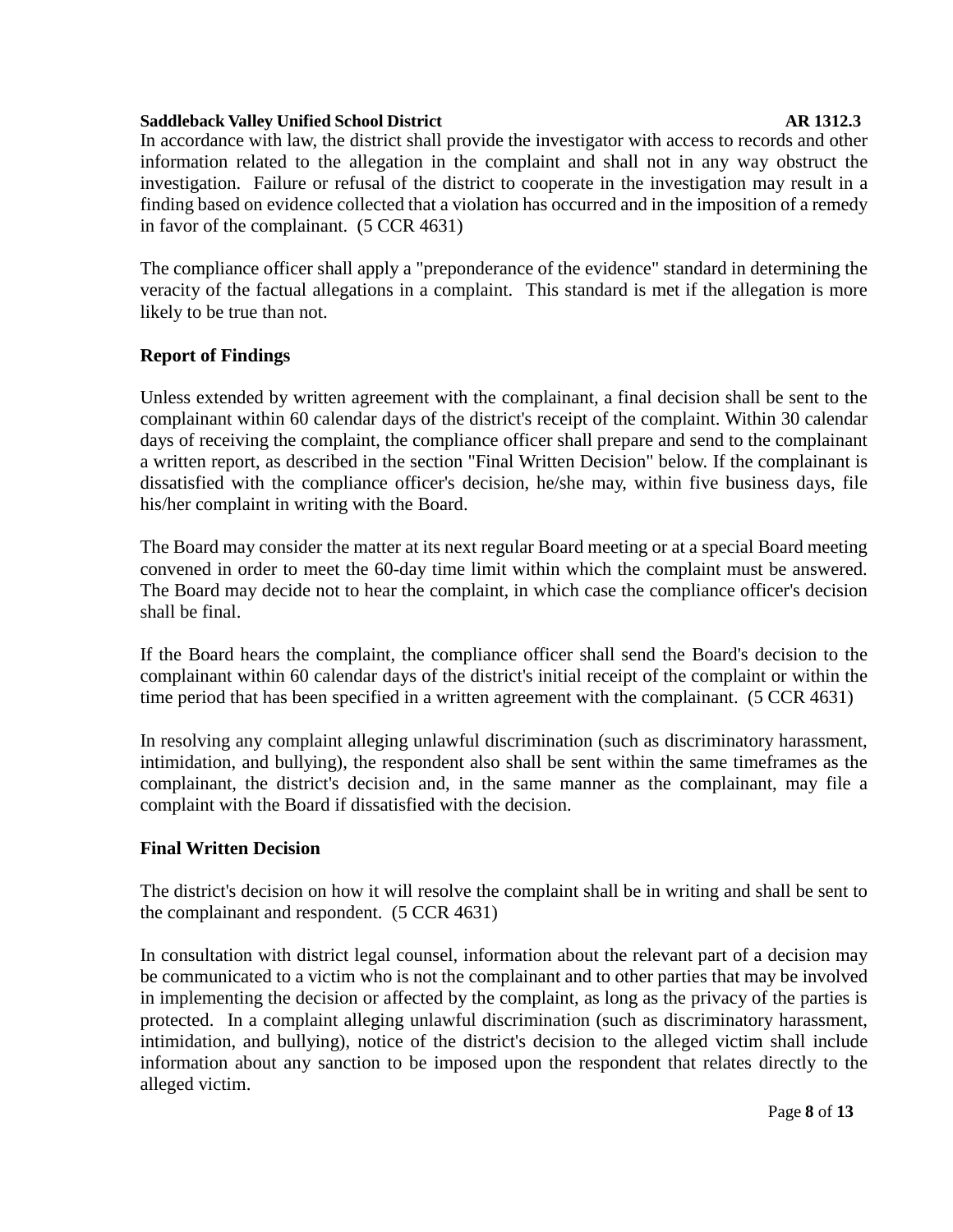If the complaint involves a limited-English-proficient student or parent/guardian and the student involved attends a school at which 15 percent or more of the students speak a single primary language other than English, then the decision shall also be translated into that language. In all other instances, the district shall ensure meaningful access to all relevant information for parents/guardians with limited English proficiency.

For all complaints, the decision shall include: (5 CCR 4631)

- 1. The findings of fact based on the evidence gathered. In reaching a factual determination, the following factors may be taken into account:
	- a. Statements made by any witnesses
	- b. The relative credibility of the individuals involved
	- c. How the complaining individual reacted to the incident
	- d. Any documentary or other evidence relating to the alleged conduct
	- e. Past instances of similar conduct by any alleged offenders
	- f. Past false allegations made by the complainant
- 2. The conclusion(s) of law
- 3. Disposition of the complaint
- 4. Rationale for such disposition

For complaints of retaliation or unlawful discrimination (such as discriminatory harassment, intimidation, or bullying), the disposition of the complaint shall include a determination for each allegation as to whether retaliation or unlawful discrimination has occurred.

The determination of whether a hostile environment exists may involve consideration of the following:

- a. How the misconduct affected one or more students' education
- b. The type, frequency, and duration of the misconduct
- c. The relationship between the alleged victim(s) and offender(s)
- d. The number of persons engaged in the conduct and at whom the conduct was directed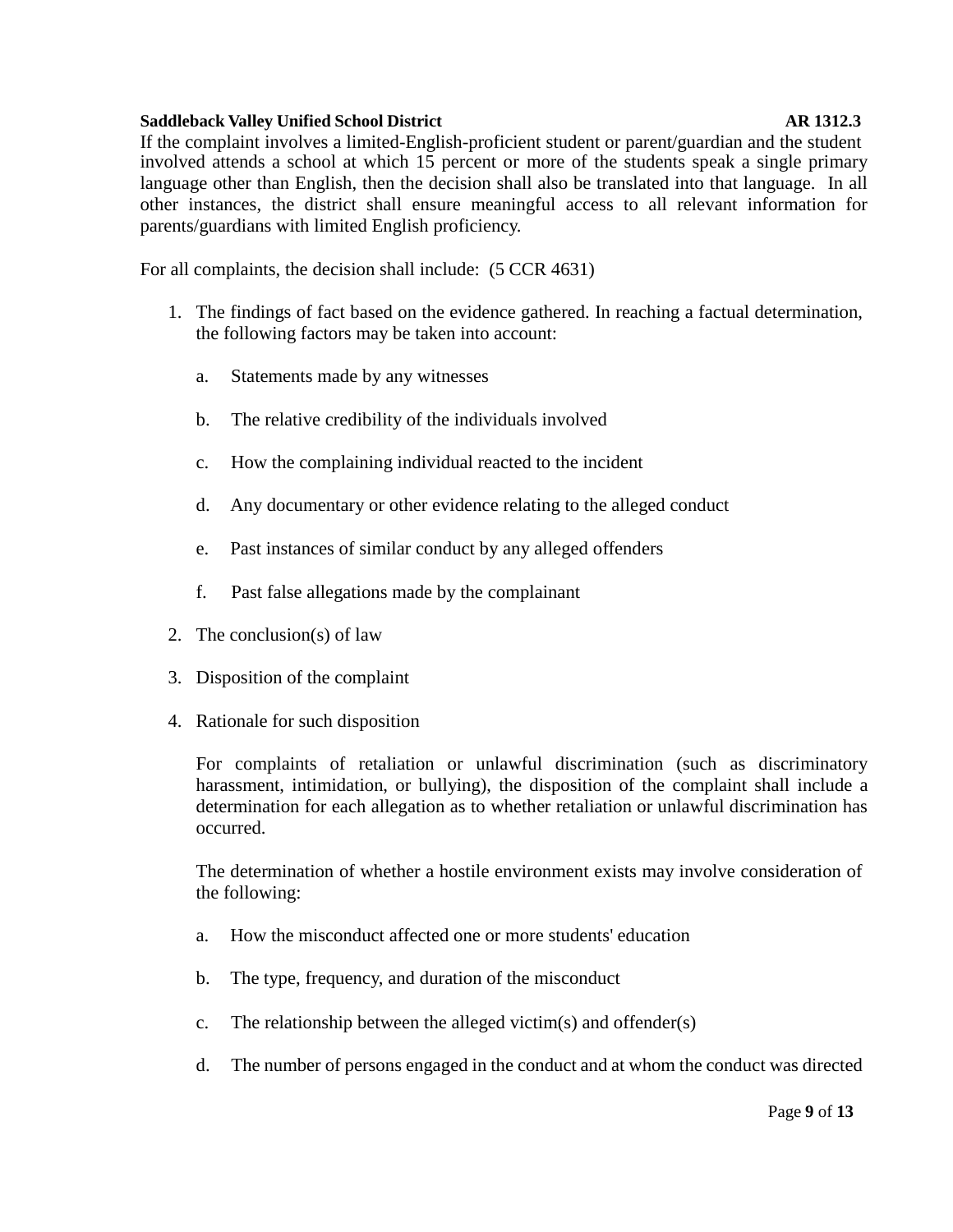- e. The size of the school, location of the incidents, and context in which they occurred
- f. Other incidents at the school involving different individuals
- 5. Corrective action(s), including any actions that have been taken or will be taken to address the allegations in the complaint and including, with respect to a student fees complaint, a remedy that comports with Education Code 49013 and 5 CCR 4600

For complaints of unlawful discrimination, (such as discriminatory harassment, intimidation, or bullying), the decision may, as required by law, include:

- a. The corrective actions imposed on the respondent
- b. Individual remedies offered or provided to the complainant or another person who was the subject of the complaint, but this information should not be shared with the respondent.
- c. Systemic measures the school has taken to eliminate a hostile environment and prevent recurrence
- 6. Notice of the complainant's and respondent's right to appeal the district's decision to the CDE within 15 calendar days, and procedures to be followed for initiating such an appeal

The decision may also include follow-up procedures to prevent recurrence or retaliation and for reporting any subsequent problems.

For complaints alleging unlawful discrimination based on state law, (such as discriminatory harassment, intimidation, and bullying), the decision shall also include a notice to the complainant that:

- 1. He/she may pursue available civil law remedies outside of the district's complaint procedures, including seeking assistance from mediation centers or public/private interest attorneys, 60 calendar days after the filing of an appeal with the CDE. (Education Code 262.3)
- 2. The 60 days moratorium does not apply to complaints seeking injunctive relief in state courts or to discrimination complaints based on federal law. (Education Code 262.3)
- 3. Complaints alleging discrimination based on race, color, national origin, sex, gender, disability, or age may also be filed with the U.S. Department of Education, Office for Civi[l](http://www.ed.gov/ocr) [Rights at www.](http://www.ed.gov/ocr)ed.gov/ocr within 180 days of the alleged discrimination.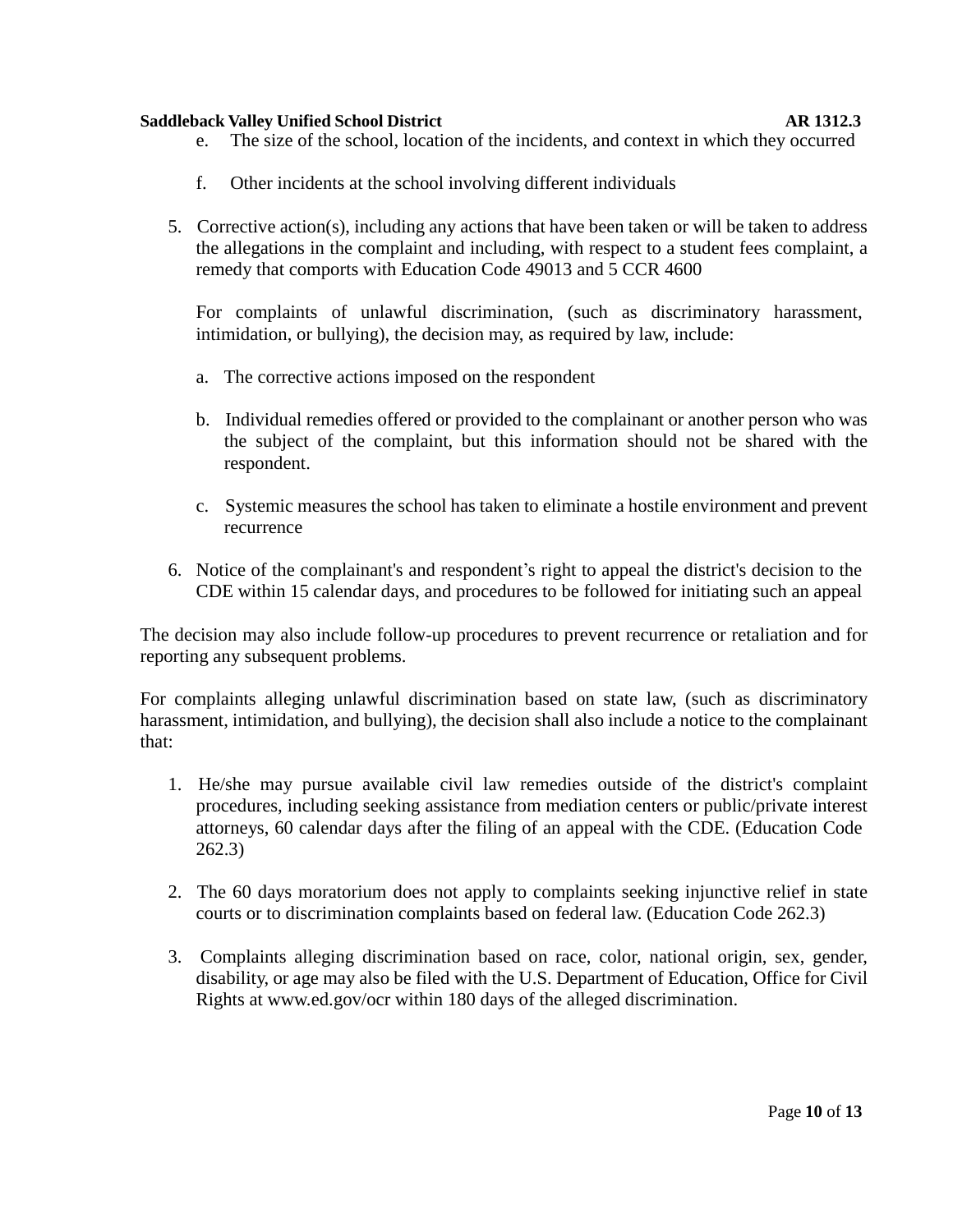## **Saddleback Valley Unified School District AR 1312.3 Corrective Actions**

When a complaint is found to have merit, the compliance officer shall adopt any appropriate corrective action permitted by law. Appropriate corrective actions that focus on the larger school or district environment may include, but are not limited to, actions to reinforce district policies; training for faculty, staff, and students; updates to school policies; or school climate surveys.

For complaints involving retaliation or unlawful discrimination (such as discriminatory harassment, intimidation, or bullying), appropriate remedies that may be offered to the victim but not communicated to the respondent may include, but are not limited to, the following:

- 1. Counseling
- 2. Academic support
- 3. Health services
- 4. Assignment of an escort to allow the victim to move safely about campus
- 5. Information regarding available resources and how to reportsimilar incidents or retaliation
- 6. Separation of the victim from any other individuals involved, provided the separation does not penalize the victim
- 7. Restorative justice
- 8. Follow-up inquiries to ensure that the conduct has stopped and there has been no retaliation
- 9. Determination of whether any past actions of the victim that resulted in discipline were related to the treatment the victim received and described in the complaint

For complaints involving retaliation or unlawful discrimination (such as discriminatory harassment, intimidation, or bullying), appropriate corrective actions that focus on a student offender may include, but are not limited to, the following:

- 1. Transfer from a class or school as permitted by law
- 2. Parent/guardian conference
- 3. Education regarding the impact of the conduct on others
- 4. Positive behavior support
- 5. Referral to a student success team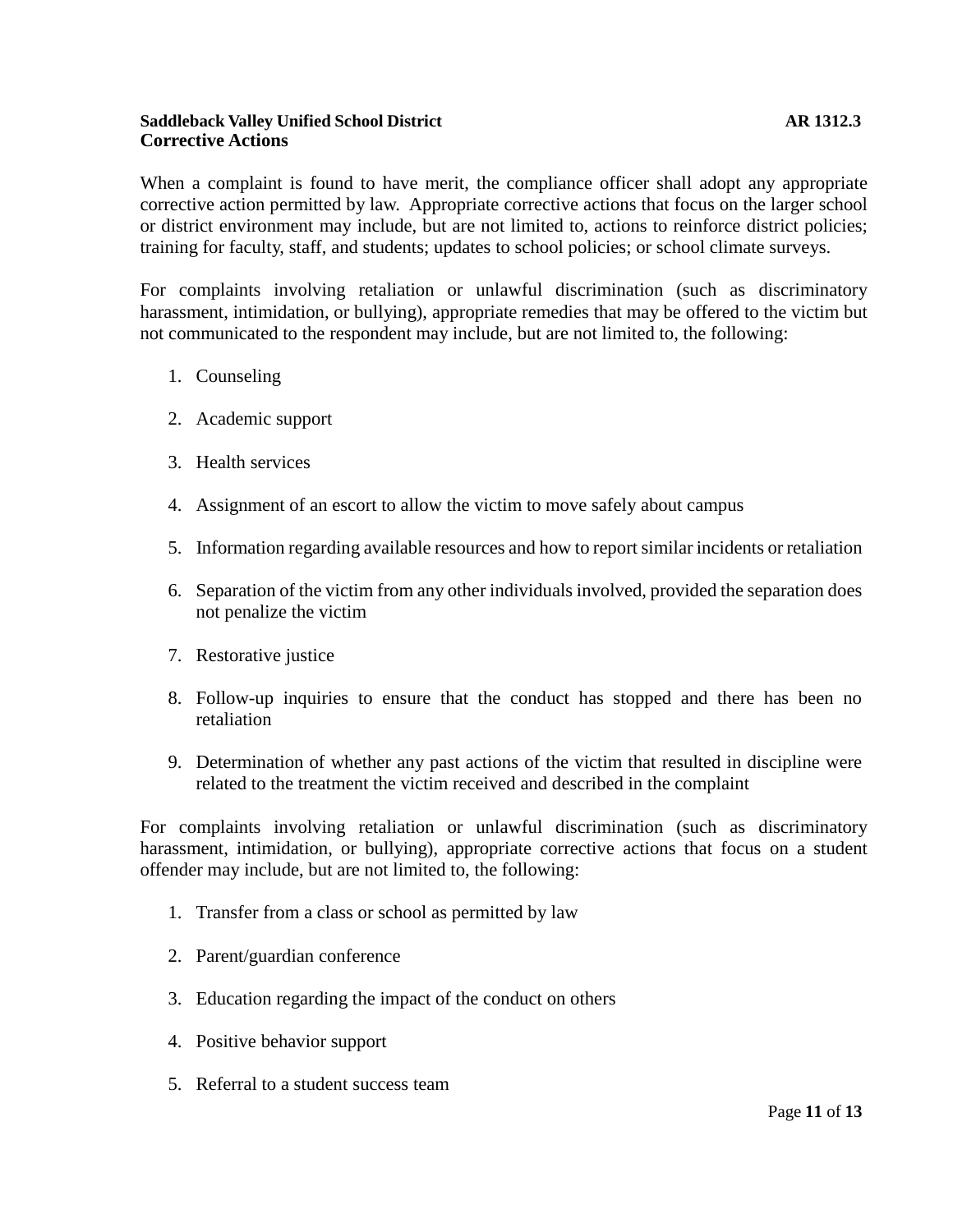- 6. Denial of participation in extracurricular or co-curricular activities or other privileges as permitted by law
- 7. Disciplinary action, such as suspension or expulsion, as permitted by law

When an employee is found to have committed retaliation or unlawful discrimination (such as discriminatory harassment, intimidation, or bullying), the district shall take appropriate disciplinary action, up to and including dismissal, in accordance with applicable law and collective bargaining agreement.

The district may also consider training and other interventions for the larger school community to ensure that students, staff, and parents/guardians understand the types of behavior that constitute unlawful discrimination, (such as discriminatory harassment, intimidation, or bullying), that the district does not tolerate it, and how to report and respond to it.

If a complaint alleging noncompliance with the laws regarding student fees, deposits, and other charges, physical education instructional minutes for students in elementary schools, or any requirement related to the LCAP is found to have merit, the district shall provide a remedy to all affected students and parents/guardians subject to procedures established by regulation of the State Board of Education. (Education Code 49013, 51223, 52075)

For complaints alleging noncompliance with the laws regarding student fees, the district shall attempt in good faith, by engaging in reasonable efforts, to identify and fully reimburse all affected students and parents/guardians who paid the unlawful student fees within one year prior to the filing of the complaint. (Education Code 49013; 5 CCR 4600)

## **Appeals to the California Department of Education**

Any complainant who is dissatisfied with the district's final written decision may file an appeal in writing with the CDE within 15 calendar days of receiving the district's decision. (Education Code 222, 48853, 48853.5, 49013, 49069.5, 51223, 51225.1, 51225.2, 51228.3, 52075; 5 CCR 4632)

When a respondent in any complaint alleging unlawful discrimination (such as discriminatory harassment, intimidation, and bullying) is dissatisfied with the district's final written decision, he/she, in the same manner as the complainant, may file an appeal with the CDE.

The complainant or respondent shall specify the basis for the appeal of the decision and whether the facts are incorrect and/or the law has been misapplied. The appeal shall be accompanied by a copy of the locally filed complaint and a copy of the district's decision. (5 CCR 4632)

Upon notification by the CDE that the complainant or respondent has appealed the district's decision, the Superintendent or designee shall forward the following documents to the CDE: (5 CCR 4633)